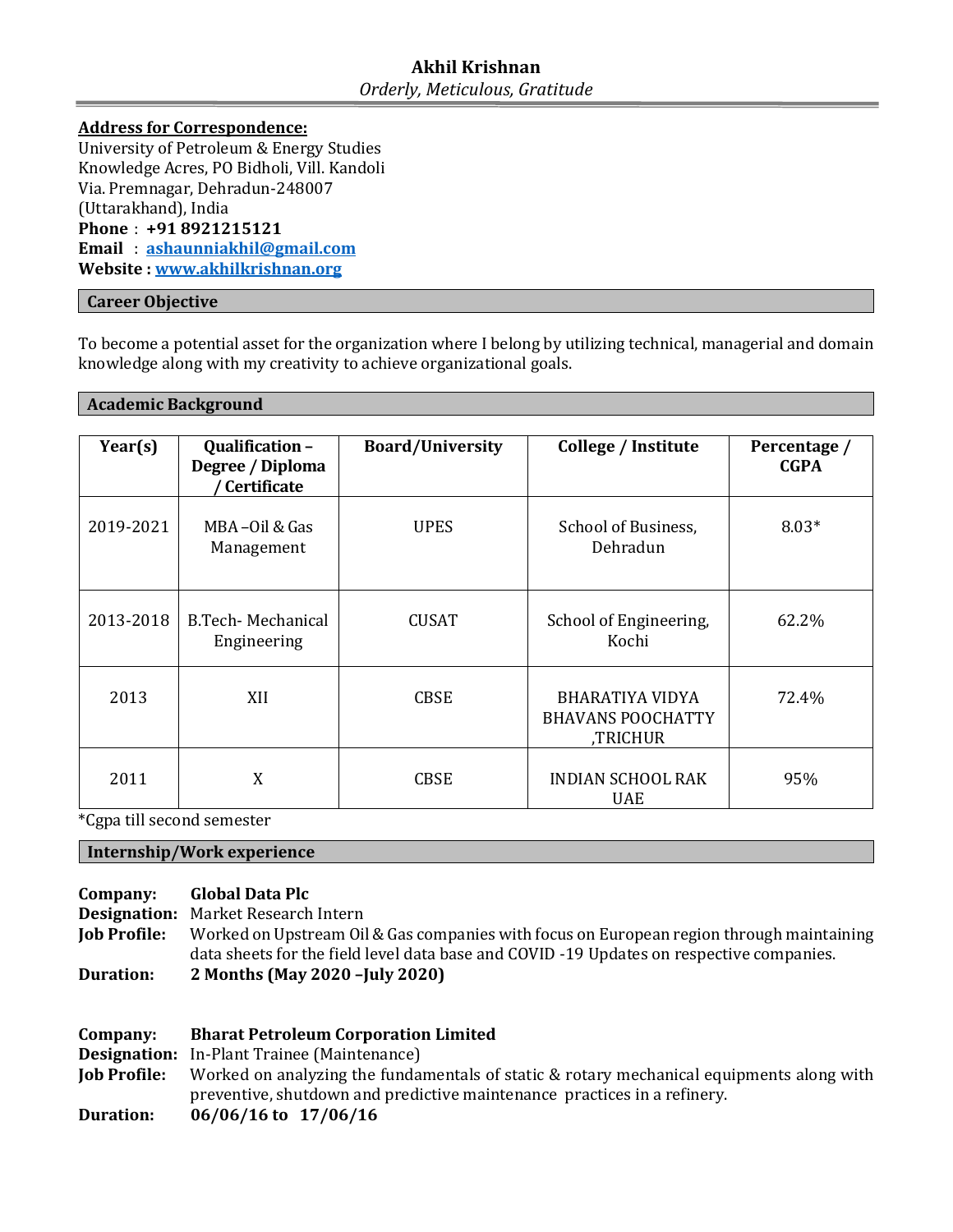### **Trainings & Project Undertaken**

**Company: ZAKSIS Technological Solutions Training:** Industrial Automation and Measurements **Description:** Hands –on training on PLC programming, SCADA and HMI **Duration:** 4-Weeks

## **Project Undertaken (B.TECH)**

## **Project Title: "STUDY ON PERFORMANCE OF SI ENGINE USING PREHEATED COMPRESSED AIR"**

**Description:** The aim of the project was to analyze :

1. Effect of inlet temperature on efficiency.

2. Effect of inlet pressure on efficiency.

There was a significant increase in efficiency of the engine with change in temperature and pressure inlet air.

## **Project Undertaken (MBA)**

## **Project Title: "COMMERCIALISATION OF BIO-LUBRICANTS IN INDIA"**

**Description:** The aim of the project was to analyze :

1. Factors affecting purchase decisions of lubricants in automobile segments:

2. Use of double benefit theory for Bio lubricants.

There was an increase in buying intention for bio lubricant with the use of green marketing strategy.

**Extra-Curricular Activities/Achievements**

- $\checkmark$  Got selected as the Student Placement Representative of MBA (Oil and Gas management) batch for the academic years 2019-21.
- $\checkmark$  Got selected as the UPES student council member for International affairs in the academic year 2020-2021.
- $\checkmark$  Bagged first price in the speech competition organized by INDIAN SOCIETY OF SYSTEMS FOR SCIENCE AND ENGINEERING.
- $\checkmark$  Completed Advance Excel Training workshop "Excel in Excel" held on 20<sup>th</sup> February, 2020 at UPES.
- $\checkmark$  Completed certification course on 'Research Proposal: Initiating Research' on 19th May, 2020.
- $\checkmark$  Completed certification course on 'Data Analysis using Excel' on 10<sup>th</sup> April 2020
- $\checkmark$  Completed certification course on 'SQL for Data Science' on 23<sup>rd</sup> August 2020
- $\checkmark$  Completed certification course on 'Managing Employee Compensation' on 11th April 2020.
- $\checkmark$  Completed certification course on 'Programming for Everybody (Getting Started with Python)' on 13<sup>th</sup> June, 2020.
- $\checkmark$  Bagged first prize in the petro digger quiz competition held as a part of NAFTANOMICS '19 event held at UPES.